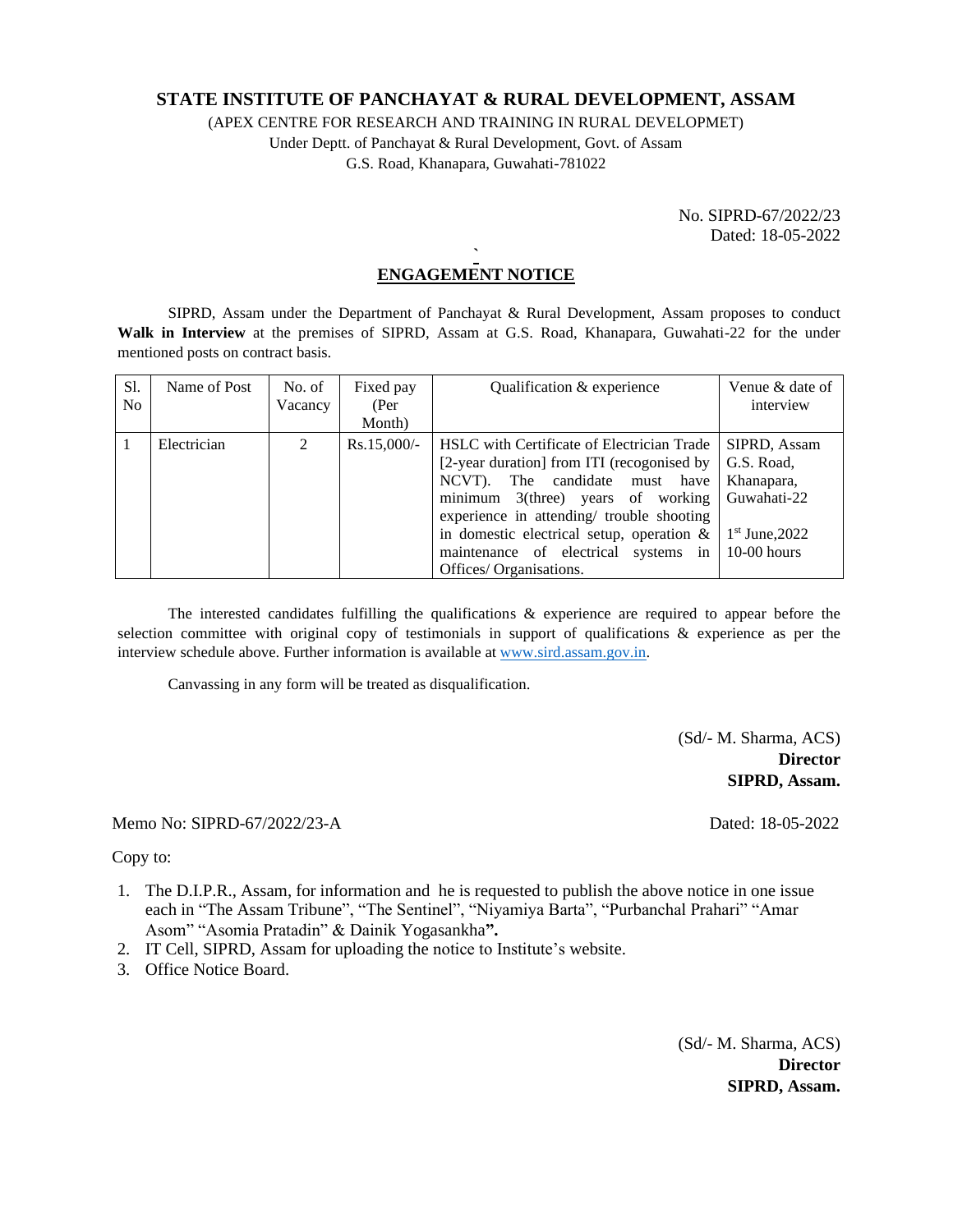# **General Information and Terms and conditions**

| A | Name of the post              | :: Electrician                                                                                                                                                                                                                                                                                                        |  |  |  |
|---|-------------------------------|-----------------------------------------------------------------------------------------------------------------------------------------------------------------------------------------------------------------------------------------------------------------------------------------------------------------------|--|--|--|
|   | Number of post                | $\therefore$ 2 (two)                                                                                                                                                                                                                                                                                                  |  |  |  |
|   | Qualification &<br>Experience | :: HSLC with Certificate of Electrician Trade [2-year duration] from ITI<br>(recogonised by NCVT). The candidate must have minimum 3(three) years<br>of working experience in attending/trouble shooting in domestic electrical<br>setup, operation & maintenance of electrical systems in Offices/<br>Organisations. |  |  |  |
|   | Fixed pay per month           | $\therefore$ Rs.15,000/- (fifteen thousand) only.                                                                                                                                                                                                                                                                     |  |  |  |
|   | Age                           | ::Minimum age is 18 years and maximum age is 40 years as on<br>$01-01-2022.$                                                                                                                                                                                                                                          |  |  |  |
|   | Engagement Criteria           | :: The engagement shall be purely contractual with no provision of<br>regularization. The incumbent may be posted at SIPRD-Hqtrs,<br>Khanapar, Guwahati or SIPRD-2 <sup>nd</sup> campus, Kahikuchi, Guwahati-17<br>or any of the Centres under SIPRD, Assam.                                                          |  |  |  |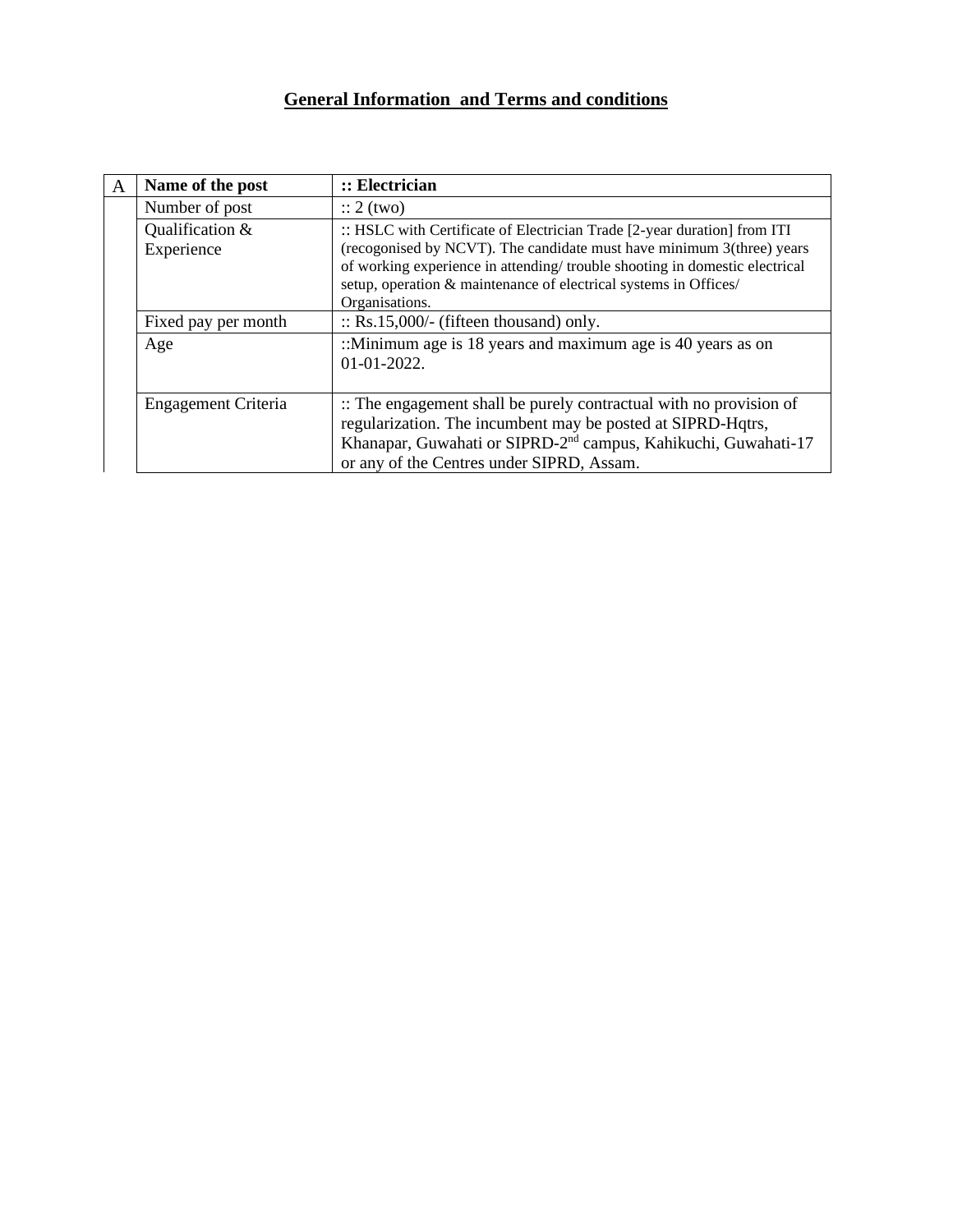# A. **How to apply**

# **Interested candidates are required to Register themselves by submitting the CV as per the format attached on 1 st June,2022 from 9-30 am to 11-30 am at the interview venue.**

Mandatory Testimonials required to be submitted are:

Copy of

- 1) HSLC Admit card or Birth Certificate as proof of date of birth.
- 2) Class X certificate & marksheet
- 3) ITI certification in Electrical trade.
- 4) Certificate in support of experience.
- B. **Selection Process:** Walk-in-interview will be conducted by the Selection Committee.

### **Note:**

- a) Original copy of testimonials in support of qualifications & experience are required to be produced for verification purpose.
- b) Candidates will have to appear for the interview at their own expenses and no TA/DA will be paid for that purpose,
- c) ln the event of particulars or information given by the candidate found false or incorrect or forged his/her candidature will be rejected and if any wrong statement or false statement /discrepancy detected after engagement, the service of the candidate shall be terminated forthwith without any notice to the candidate.
- d) The undersigned reserves the right to cancel, alter or modify the Advertisement or other terms and conditions of the Advertisement without any prior notice at any time during the recruitment process.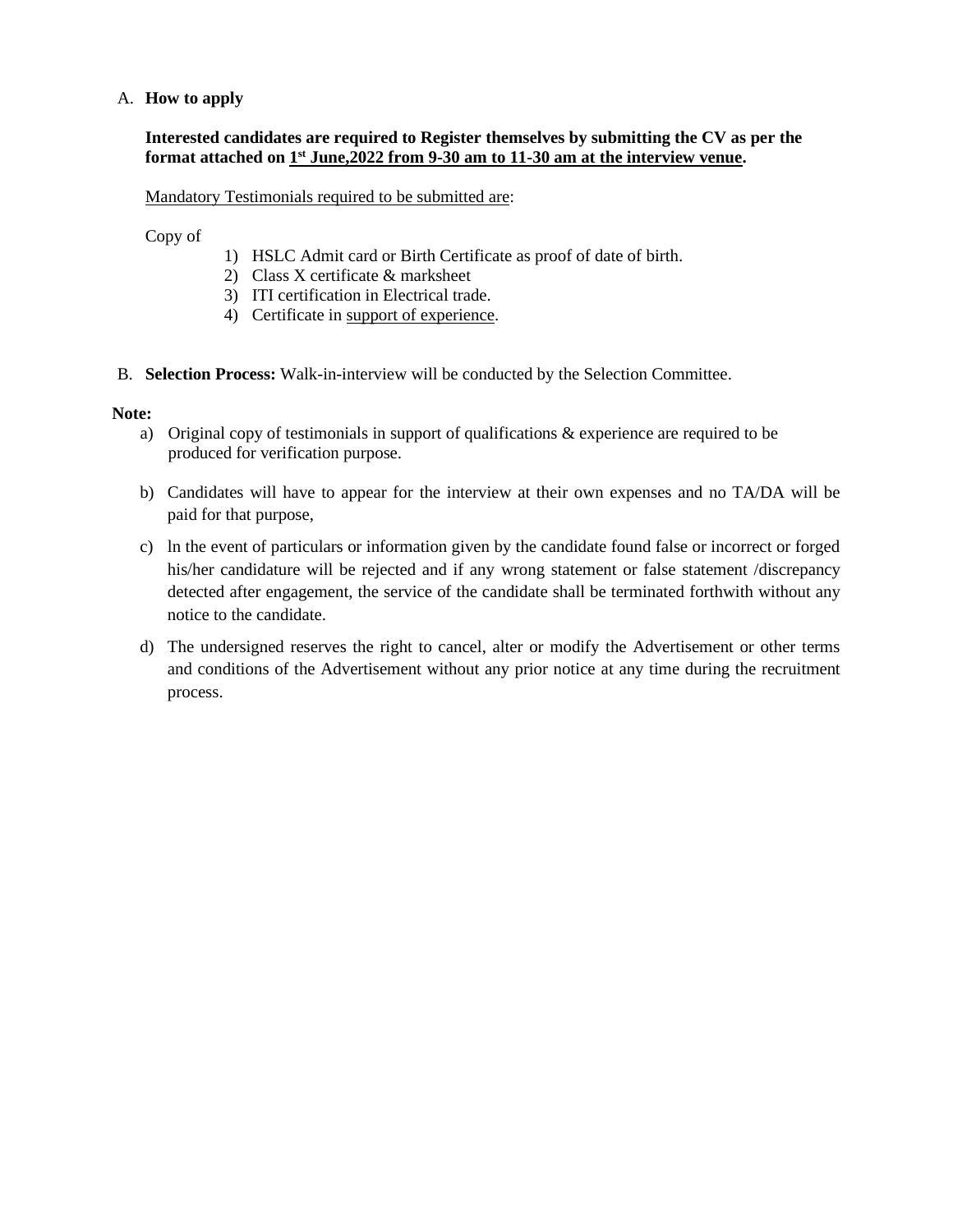# **STATE INSTITUTE OF PANCHAYAT & RURAL DEVELOPMENT, ASSAM**

G.S. Road, Khanapara, Guwahati-781022

| <b>Post Applied for</b> |                                                                   |                      |                              |  |  | <b>Curriculum Vitae</b>                                  |  |  |  |                      | --------------------------------- | Recent<br>Photo |  |        |  |
|-------------------------|-------------------------------------------------------------------|----------------------|------------------------------|--|--|----------------------------------------------------------|--|--|--|----------------------|-----------------------------------|-----------------|--|--------|--|
| 1.                      |                                                                   | (Capital letter)     | <b>Name of Candidate</b>     |  |  |                                                          |  |  |  |                      |                                   |                 |  |        |  |
| 2.                      |                                                                   | <b>Fathers</b> name  |                              |  |  |                                                          |  |  |  |                      |                                   |                 |  |        |  |
| 4.                      |                                                                   |                      | Date of Birth (DD/MM/YYYY)   |  |  |                                                          |  |  |  | Age on<br>01/01/2022 |                                   |                 |  | Gender |  |
| 6.                      | Present address of the candidate in full for postal Communication |                      |                              |  |  |                                                          |  |  |  |                      |                                   |                 |  |        |  |
|                         |                                                                   |                      |                              |  |  |                                                          |  |  |  |                      |                                   |                 |  |        |  |
|                         |                                                                   |                      |                              |  |  |                                                          |  |  |  |                      |                                   |                 |  |        |  |
|                         |                                                                   |                      |                              |  |  |                                                          |  |  |  |                      |                                   |                 |  |        |  |
|                         |                                                                   |                      |                              |  |  |                                                          |  |  |  |                      |                                   |                 |  |        |  |
|                         |                                                                   |                      |                              |  |  |                                                          |  |  |  |                      |                                   |                 |  |        |  |
| 7.                      |                                                                   | <b>Email address</b> |                              |  |  |                                                          |  |  |  |                      |                                   |                 |  |        |  |
| 8.                      |                                                                   |                      | Phone number / Mobile number |  |  |                                                          |  |  |  |                      |                                   |                 |  |        |  |
|                         |                                                                   |                      |                              |  |  |                                                          |  |  |  |                      |                                   |                 |  |        |  |
|                         | 9. Permanent address of the candidate                             |                      |                              |  |  |                                                          |  |  |  |                      |                                   |                 |  |        |  |
|                         |                                                                   |                      |                              |  |  |                                                          |  |  |  |                      |                                   |                 |  |        |  |
|                         |                                                                   |                      |                              |  |  |                                                          |  |  |  |                      |                                   |                 |  |        |  |
|                         |                                                                   |                      |                              |  |  |                                                          |  |  |  |                      |                                   |                 |  |        |  |
|                         |                                                                   |                      |                              |  |  |                                                          |  |  |  |                      |                                   |                 |  |        |  |
| 10                      |                                                                   |                      |                              |  |  | Quelifications (Englace ottested conice of Contificates) |  |  |  |                      |                                   |                 |  |        |  |

**10. Academic Qualifications (Enclose attested copies of Certificates)** 

| SI.<br>No | Name of<br><b>Examination/Degree</b> | <b>Board/University</b><br>Institution | Total<br>marks | scored | of mark | Mark   Percentage   Result(Class/<br>Division) | Year of<br>Passing |
|-----------|--------------------------------------|----------------------------------------|----------------|--------|---------|------------------------------------------------|--------------------|
|           | (beginning with HSLC)                |                                        |                |        | scored  |                                                |                    |